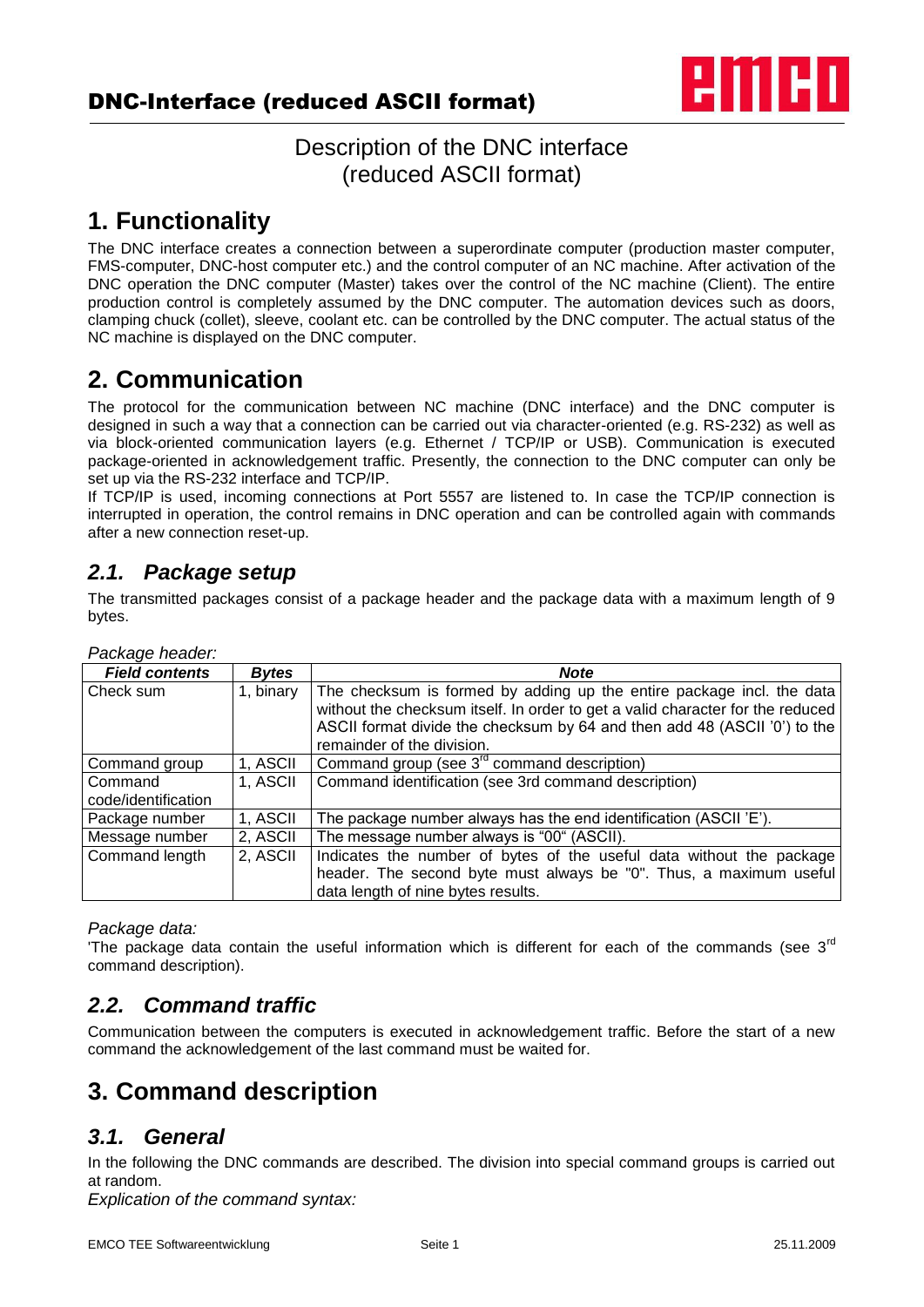# DNC-Interface (reduced ASCII format)



The arrows indicate the direction of the data flow:

- ► from the DNC computer to the NC control<br>■ from the NC control to the DNC computer
- from the NC control to the DNC computer

The two characters indicate the respective command group and identification (ASCII-characters!).

Further data refer to the area of the useful command data. If useful data are not described and some of them are transmitted in spite of that, they are ignored and the command is executed regularly.

### *3.2. Communication error*

In case of errors during the transmission or with inadmissible commands the following messages can be sent to the DNC computer.

| <b>Direction</b> | <b>Meaning</b>              | Comm. | Data      |
|------------------|-----------------------------|-------|-----------|
|                  | General communication error | N V   | 1 (ASCII) |
|                  | Unknown command             | N V   | 2 (ASCII) |
|                  | Error in check sum          | N V   | 3 (ASCII) |
|                  | Inadmissible command        | N V   | 4 (ASCII) |
|                  | Incomplete package          | N V   | 5 (ASCII) |

In case of a general communication error the driver reports an error during receipt to the interface. Therefore, the package was rejected.

An inadmissible command exists if this command is not allowed during the actual status of the control. This is the case when a new command is sent before the last one has been acknowledged by the control. Another possibility would be the receipt of commands without prior activation of the DNC operation and/or after having already switched off the DNC operation.

A package is recognized as incomplete if a package has not been completely received and no further data arrive in the control within a defined timeout. The package data received so far are rejected.

### *3.3. Start DNC operation*

The DNC computer reports to the NC machine and requests a transition into DNC operation (1st command!). Thus, the NC machine is switched to operation mode automatic (display DNC on the screen). DNC operation can be activated at any time (irrespective of the status of the control).

| <b>Direction</b> | <b>Meaning</b>                |       | Comm. | Data |
|------------------|-------------------------------|-------|-------|------|
|                  | Transition into DNC operation |       | B S   |      |
|                  | pos. acknowledgement          |       | СV    |      |
|                  | possible<br>Activation<br>not | (neg. | N B   |      |
|                  | acknowledgement)              |       |       |      |

If you try to send the command with DNC operation already activated, you receive a neg. acknowledgement, but DNC operation remains active.

## *3.4. Terminate DNC operation*

The termination of the DNC operation is triggered by the DNC computer.

| <b>Direction</b> | <b>Meaning</b>                                 | Comm. | Data |
|------------------|------------------------------------------------|-------|------|
|                  | Termination of DNC operation                   | B E   |      |
|                  | <b>DNC</b><br>operation<br>terminated<br>(pos. | QВ    |      |
|                  | acknowledgement                                |       |      |

If the control is terminated with active DNC operation, a message is given to the DNC omputer.

|  | terminated<br>machine <sup>-</sup><br>ΩT<br>NM: |  |
|--|-------------------------------------------------|--|
|  |                                                 |  |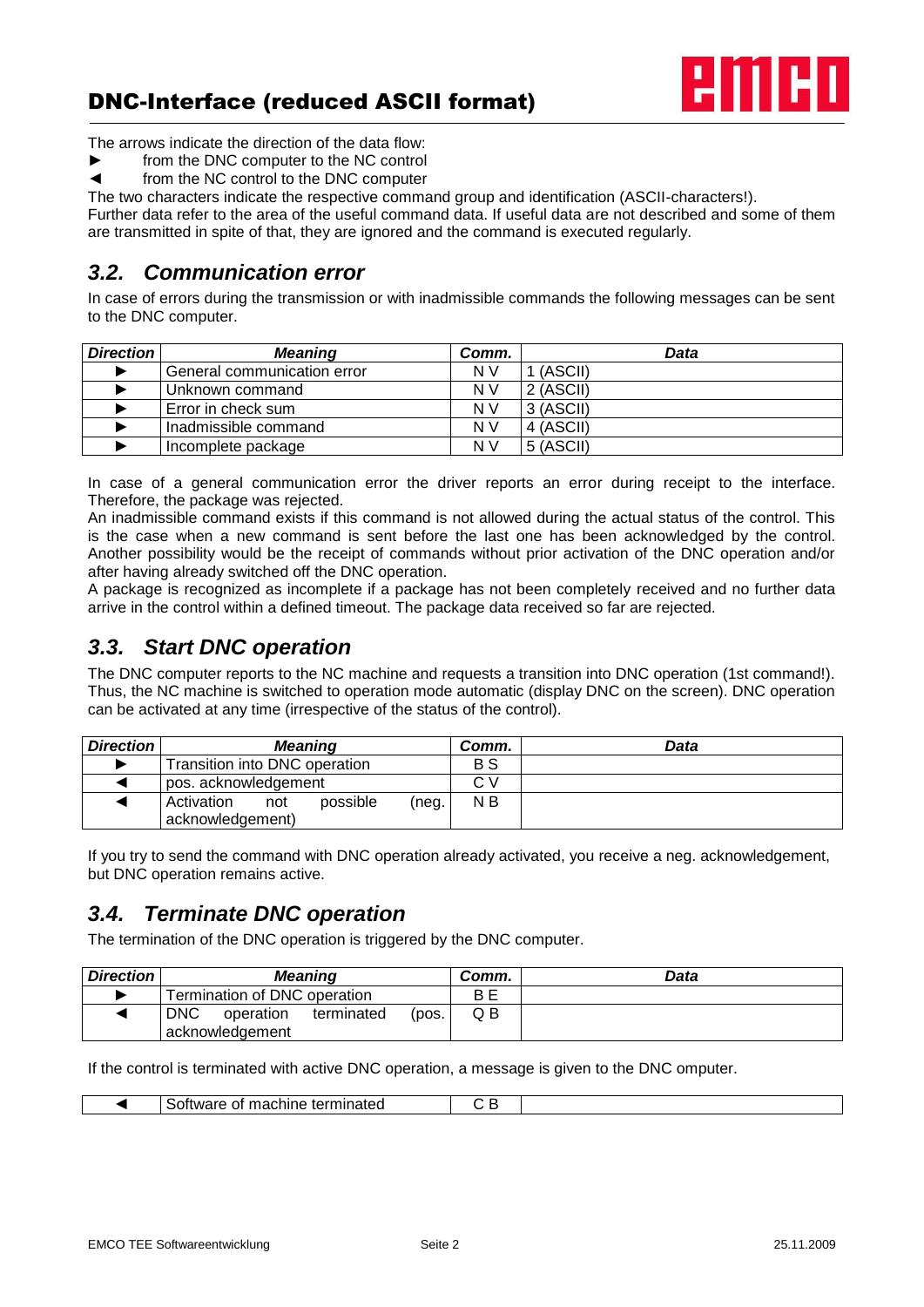

#### *3.5. System status*

During the execution of a command (production dialogues, referencing) the system status concerning this command is transmitted to the DNC computer.

The system status describes the operating mode of the machine (automatic, manual, reference point status), the program status (NC program number and/or NC program name, processing status, SKIP), the status of the automation devices (doors, clamping devices, sleeve, coolant, auxiliary drives,…) as well as actual override values (feed, spindle).

| <b>Designation</b>            | <b>Memory type</b> | <b>Note</b>                                       |
|-------------------------------|--------------------|---------------------------------------------------|
|                               | 1 byte (ASCII)     | A. Automatic, M. Manual                           |
| Operation mode of the machine | 1 byte (ASCII)     | R  Reference point valid,, F  ref. run active,    |
|                               |                    | N  Reference point not valid                      |
| NC program number             | 4 byte (ASCII)     | actual program number, e.g. 0001                  |
|                               |                    | $FFFF = no program selected$                      |
| NC program status             | 1 byte (ASCII)     | L active, R Reset                                 |
| <b>SKIP status</b>            | 1 byte (ASCII)     | 1  active, 0  inactive                            |
| swivelled in tool             | 4 byte (ASCII)     | tool number, e.g. 0001                            |
|                               |                    | $FFFF = invalid tool$                             |
| Door status                   | 1 byte (ASCII)     | 0. open, 1. closed, 2. intermediate position      |
| Clamping device               | 1 byte (ASCII)     | 0. released, 1. clamped, 2. intermediate position |
| Sleeve                        | 1 byte (ASCII)     | 0. back, 1. front, 2. intermediate position       |
| Coolant                       | 1 byte (ASCII)     | $0.$ . off, 1 on                                  |
| <b>EMERGENCY-OFF status</b>   | us1 byte           | 0. OK, 1. Emergency-off                           |
|                               | (ASCII)            |                                                   |
| <b>Auxiliary drives</b>       | 1 byte (ASCII)     | $0.$ . off, 1 on                                  |
| Feed override value           | 4 byte (ASCII)     | in per cent, e.g. 0100                            |
| Spindle override value        | 4 byte (ASCII)     | in per cent, e.g. 0080                            |
| Blow-out status               | 1 byte (ASCII)     | $0.$ . off, 1 on                                  |
| Dividing device               | 1 byte (ASCII)     | 0. fixed, 1. in movement                          |

#### **3.5.1. Set-up system status**

# *3.6. Monitoring*

The DNC computer has the possibility to check at any time (also with active peripheral command) if the connection to the control is still operative (ALIVE message).

| <b>Direction</b> | <b>Meaning</b>        | Comm. | Data |
|------------------|-----------------------|-------|------|
|                  | Connection monitoring |       |      |
|                  | Acknowledgement       | u     |      |

## *3.7. Referencing*

This command starts referencing the NC machine. If referencing is not terminated within the time limit set, you receive a negative acknowledgement.

| <b>Direction</b> | <b>Meaning</b>          | Comm.    | Data                                    |
|------------------|-------------------------|----------|-----------------------------------------|
|                  | Referencing the machine | A R      |                                         |
|                  | Referencing OK          | $\sim$ 7 | System status operating mode of machine |
|                  | Referencing failed      | N A      |                                         |

### *3.8. Production dialogues*

These commands control the production of workpieces. Among them are commands for program influence such as program selection, program start, program stop, skipping NC blocks, resetting the machine (RESET), commandos for triggering the automation devices such as the doors, the clamping device, the coolant, the tool turret, etc. as well as commands for production influence such as modification of the override values. If peripheral requests are declined by the PLC (e.g. dividing device not available) or if the time limit is exceeded you receive a negative acknowledgement and the command is interrupted.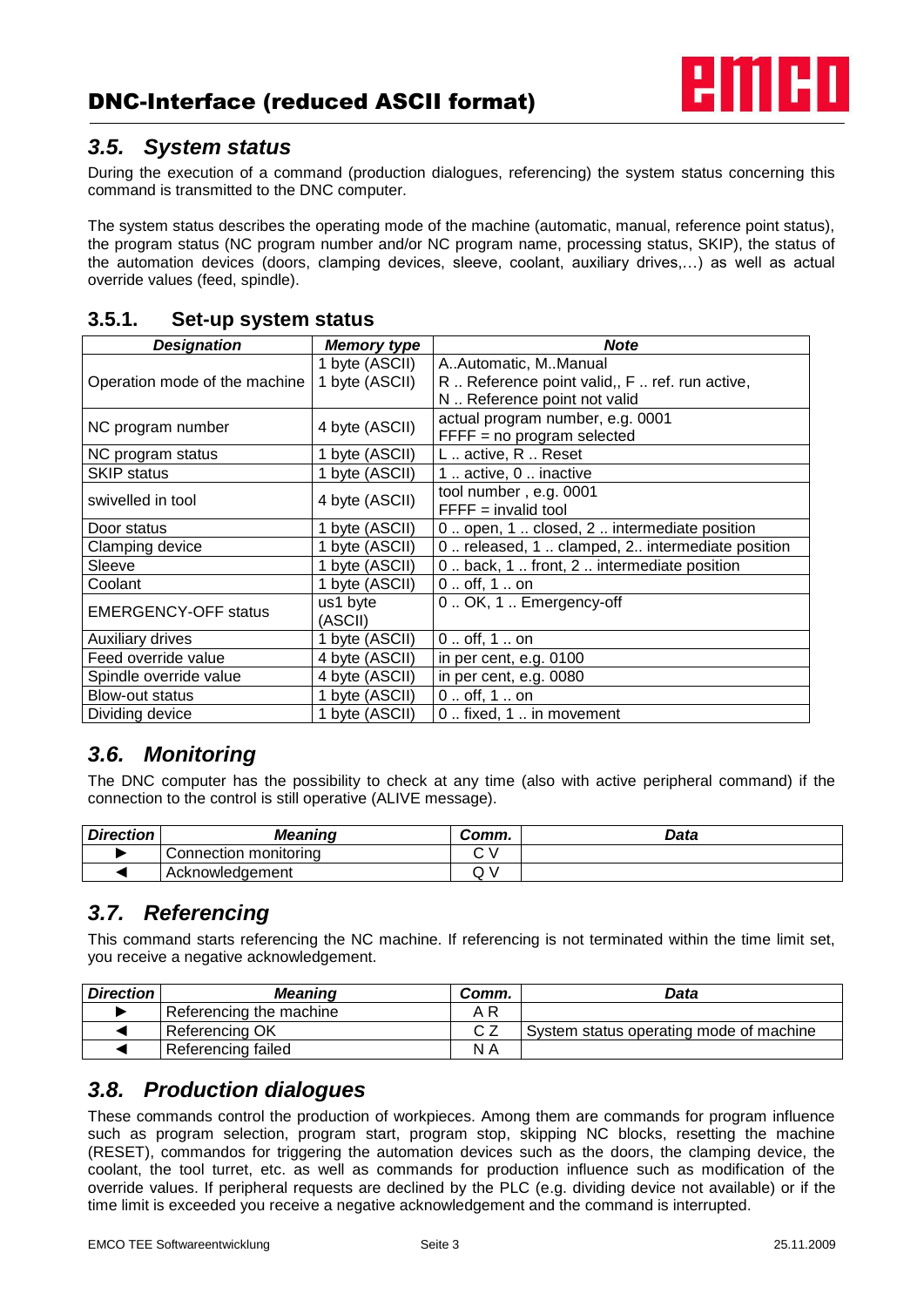# DNC-Interface (reduced ASCII format)



| <b>Direction</b> | <b>Meaning</b>             | Comm.          | <b>Data</b>                               |
|------------------|----------------------------|----------------|-------------------------------------------|
|                  | NC program selection       | S W            | Program number (4 bytes ASCII), e.g. 0001 |
| ◀                | Acknowledgement            | CZ             | System status NC program number           |
|                  |                            |                |                                           |
| ▶                | NC start release           | S S            |                                           |
|                  | pos. acknowledgement       | CZ             | System status of NC program status        |
|                  | neg. acknowledgement       | N <sub>S</sub> |                                           |
|                  |                            |                |                                           |
|                  | <b>RESET</b> at machine    | SR             |                                           |
| ◀                | pos. acknowledgement       | CZ             | System status of NC program status        |
|                  | neg. acknowledgement       | N <sub>S</sub> |                                           |
|                  |                            |                |                                           |
| ▶                | NC-STOP at machine         | SH             |                                           |
|                  | pos. acknowledgement       | CZ             | System status of NC program status        |
|                  | neg. acknowledgement       | N <sub>S</sub> |                                           |
|                  |                            |                |                                           |
|                  | Activate/disable SKIP      | S A            | Status (1 byte ASCII): 0=off / 1=on       |
|                  | Acknowledgement            | CZ             | System status SKIP status                 |
|                  |                            |                |                                           |
| ▶                | Change feed override value | OF             | FOV- value in per cent (4 bytes ASCII),   |
|                  |                            |                | e.g.0100                                  |
|                  | Acknowledgement            | CZ             | System status feed override value         |
|                  |                            |                |                                           |
|                  | Change feed override value | O S            | SPOV value in per cent (4 bytes ASCII),   |
|                  |                            |                | z.B.0080                                  |
|                  | Acknowledgement            | CZ             | System status spindle override value      |

#### *Peripheral commands*:

| <b>Direction</b> | <b>Meaning</b>       | Comm.          | Data                                        |
|------------------|----------------------|----------------|---------------------------------------------|
|                  | Swivel tool turret   | P T            | none (swivel to next position)              |
|                  | Auxiliary drives     | P A            | Status (1 byte ASCII): 1=on / 0=off         |
|                  | Automatic doors      | P <sub>D</sub> | Status (1 byte ASCII): 0=open / 1=close /   |
|                  |                      |                | $2 = stop$                                  |
|                  | Clamping device      | P S            | Status (1 byte ASCII): 0=release / 1=clamp  |
|                  | Sleeve               | P <sub>P</sub> | Status (1 byte ASCII): 1=forward / 0=backw. |
|                  | Coolant              | P C            | Status (1 byte ASCII): 1=on / 0=off         |
|                  | Blow-out             | P B            | Status (1 byte ASCII): 1=on / 0=off         |
|                  | Dividing device      | ΡI             | none (to next division)                     |
|                  |                      |                |                                             |
|                  | pos. acknowledgement | C Z            | System status of requested peripheral       |
|                  |                      |                | equipment                                   |
|                  | neg. acknowledgement | N P            |                                             |

### *3.9. Command cancellation*

With this message the active command can be cancelled. All actions for the active command are interrupted.

| <b>Direction</b> | <b>Meaning</b>  | Comm.   | Data |
|------------------|-----------------|---------|------|
|                  | Cancel command  | CА<br>~ |      |
|                  | Acknowledgement | Q A     |      |
|                  |                 |         |      |

## *3.10. Determination of the control type*

This command can be used to examine if the control is a Sinumerik 840 d (package is answered regularly) or another control (package is answered as unknown command).